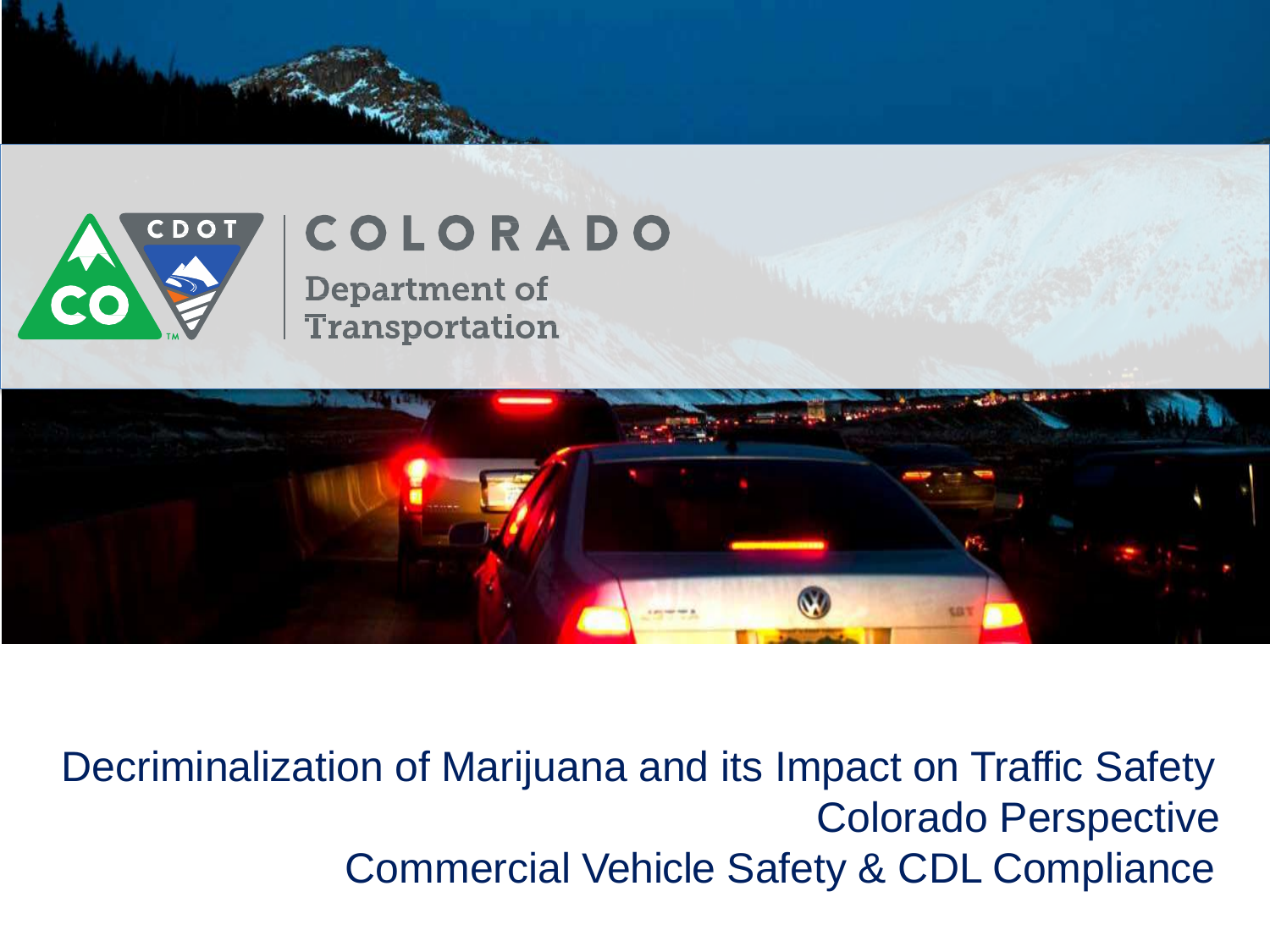#### Glenn Davis

Highway Safety Manager since 2004

Colorado Department of Transportation (CDOT)

Highway Safety Office (HSO) Impaired Driving Drug Recognition Expert Training Standard Field Sobriety Testing

Marijuana Policy Representation:

Governor's Office Working Group Education Oversite Committee Law Enforcement Key Stake Holders Social Consumption Data







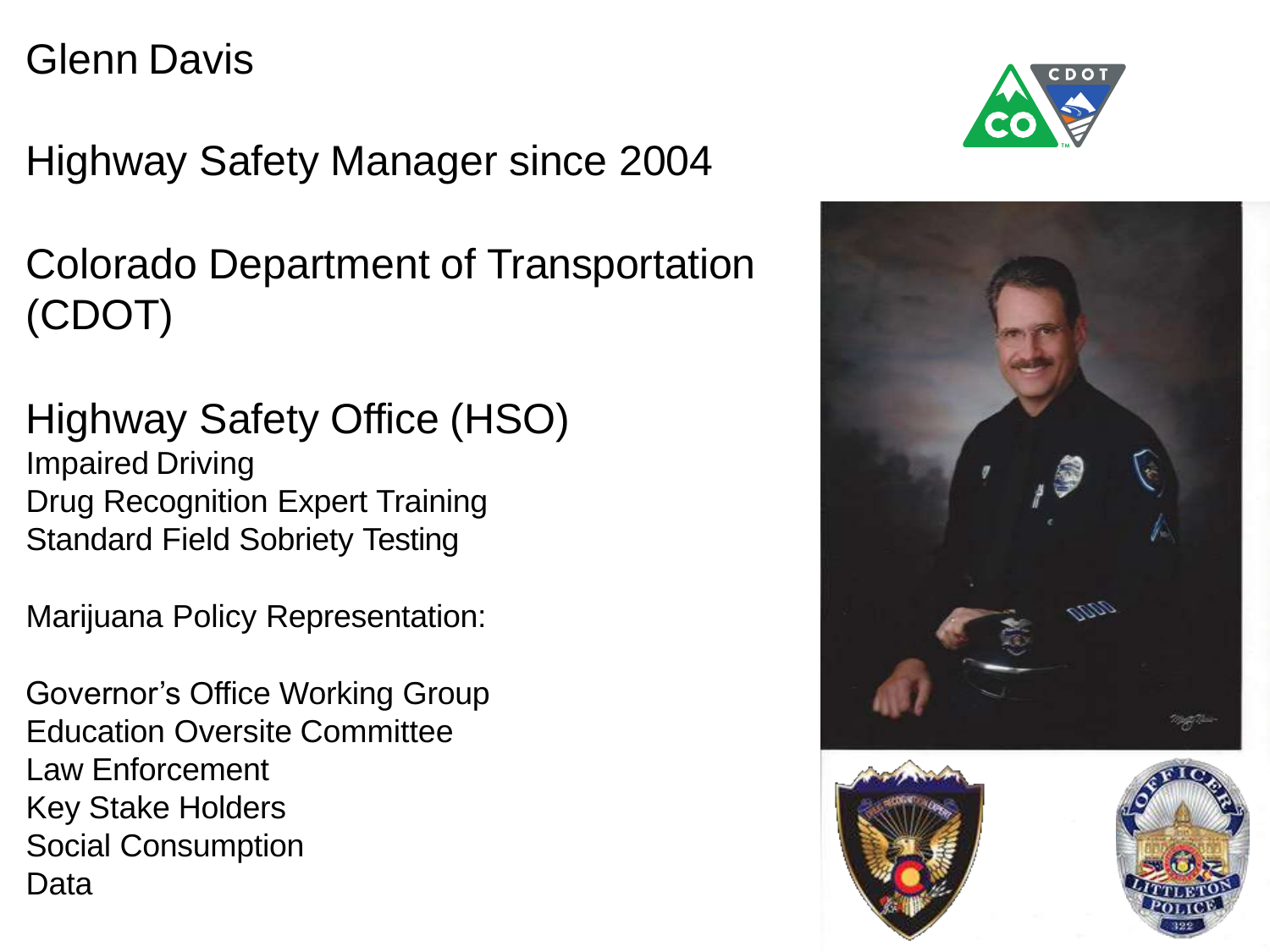## "Selling" the HSO Position of Ending Marijuana Prohibition

• Advocate

• Candor



• Realist

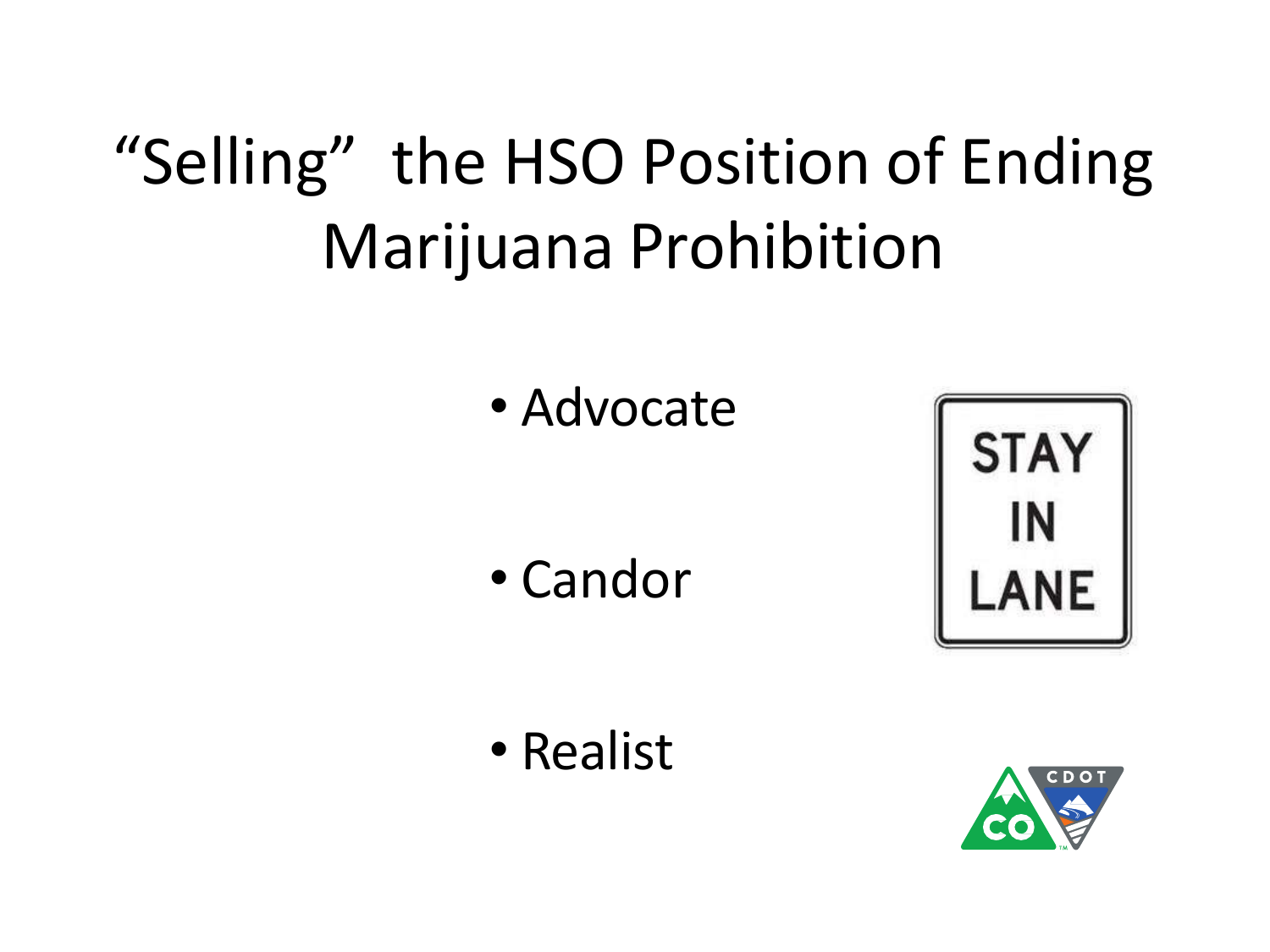# Marijuana Traffic Safety Impact



- Marijuana's Effects on the consumer:
- Redding of the Conjunctiva
- Odor
- Body/Eyelid Tremors
- Increased Appetite
- Impaired Perception of Time and Distance
- Disorientation
- Relaxed Inhibition (Speed)
- Divided Attention Difficulty (Roadsides0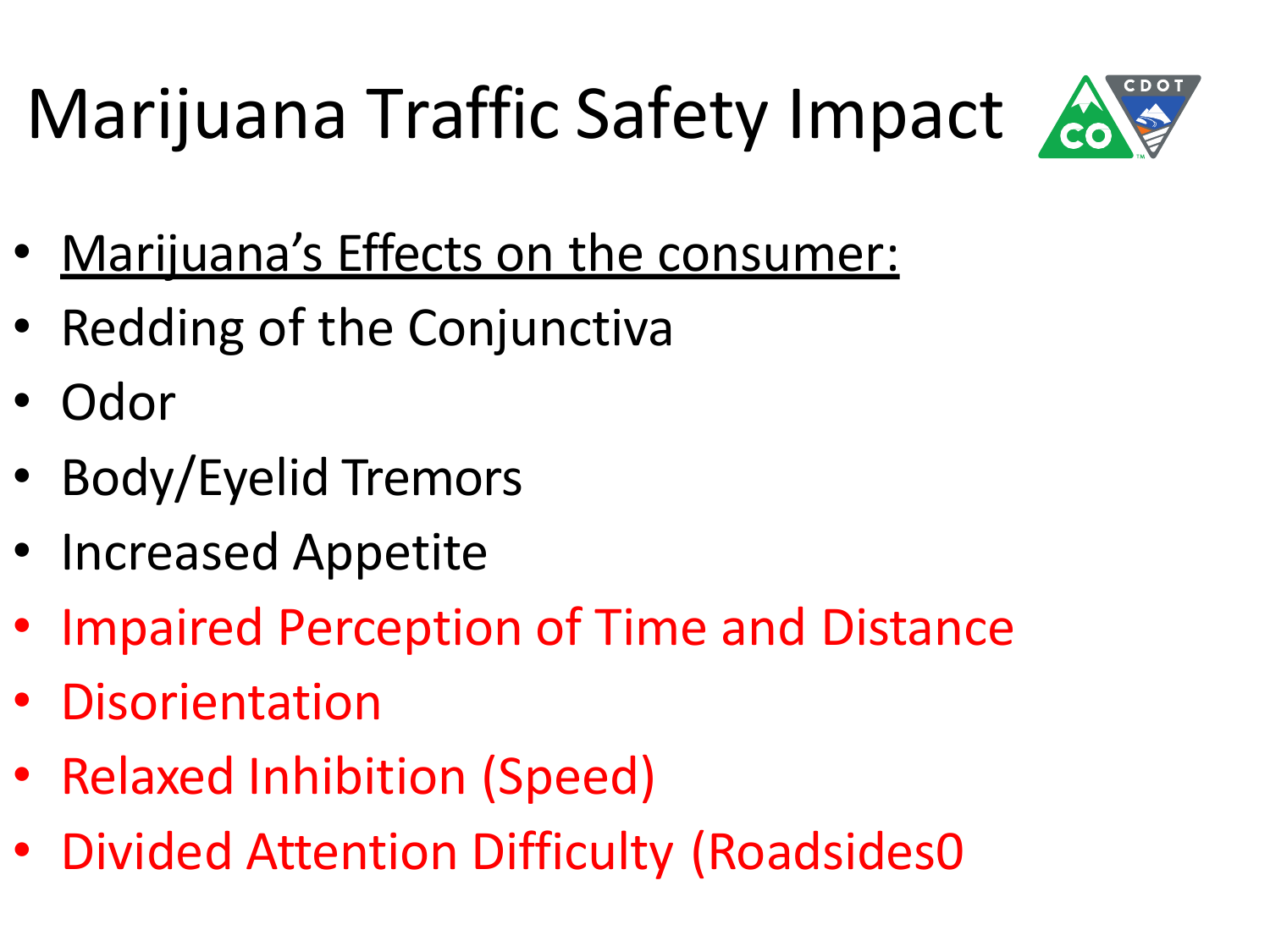# Change in Colorado DUI Law since Legalization

- Five nanograms or more of delta 9 tetrahydrocannabinol per milliliter in the whole blood = permissible inference that the defendant was under the influence of one or more drugs.
- Arrestees can choose to refuse, breath (alcohol only) or blood.
- Law Enforcement (LE) may often choose breath if alcohol is dominant drug.
- LE can select test (blood) if drug impairment articulable.

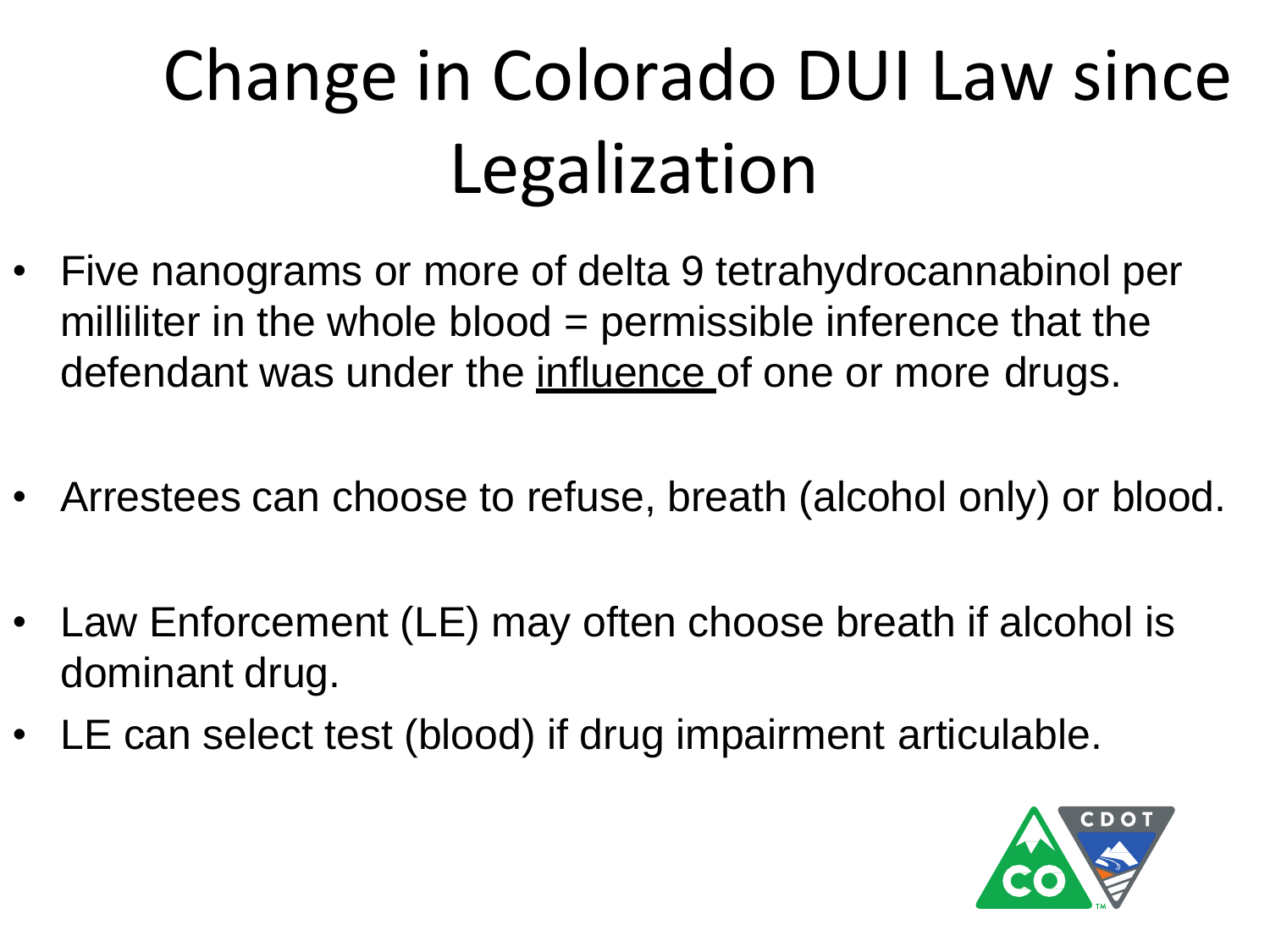## Challenge of Delta-9 THC Over Time



Source: Adapted from Toennes, S., Ramaekers, J., Theunissen, E., Moeller, M., & Kauert, G. (2008). Comparison of cannabinoid pharmacokinetic properties in occasional and heavy users smoking a marijuana or placebo joint. *Journal of Analytical Toxicology*, *32*, 470-477.

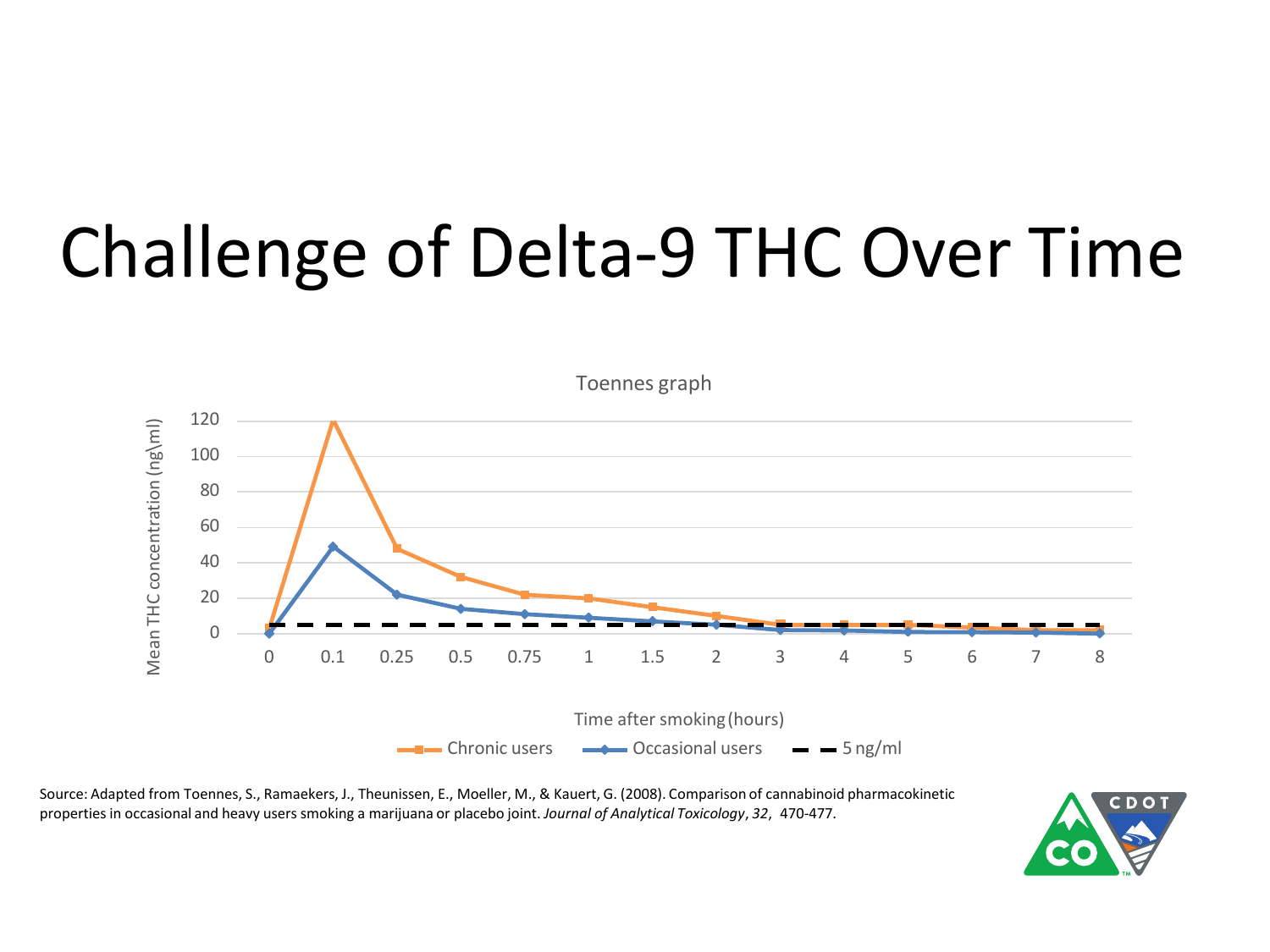



### DUI Citations Colorado State Patrol



Source: Colorado State Patrol(2017).

Note: Drug impairment determination is based on trooper's informed perception and not toxicology results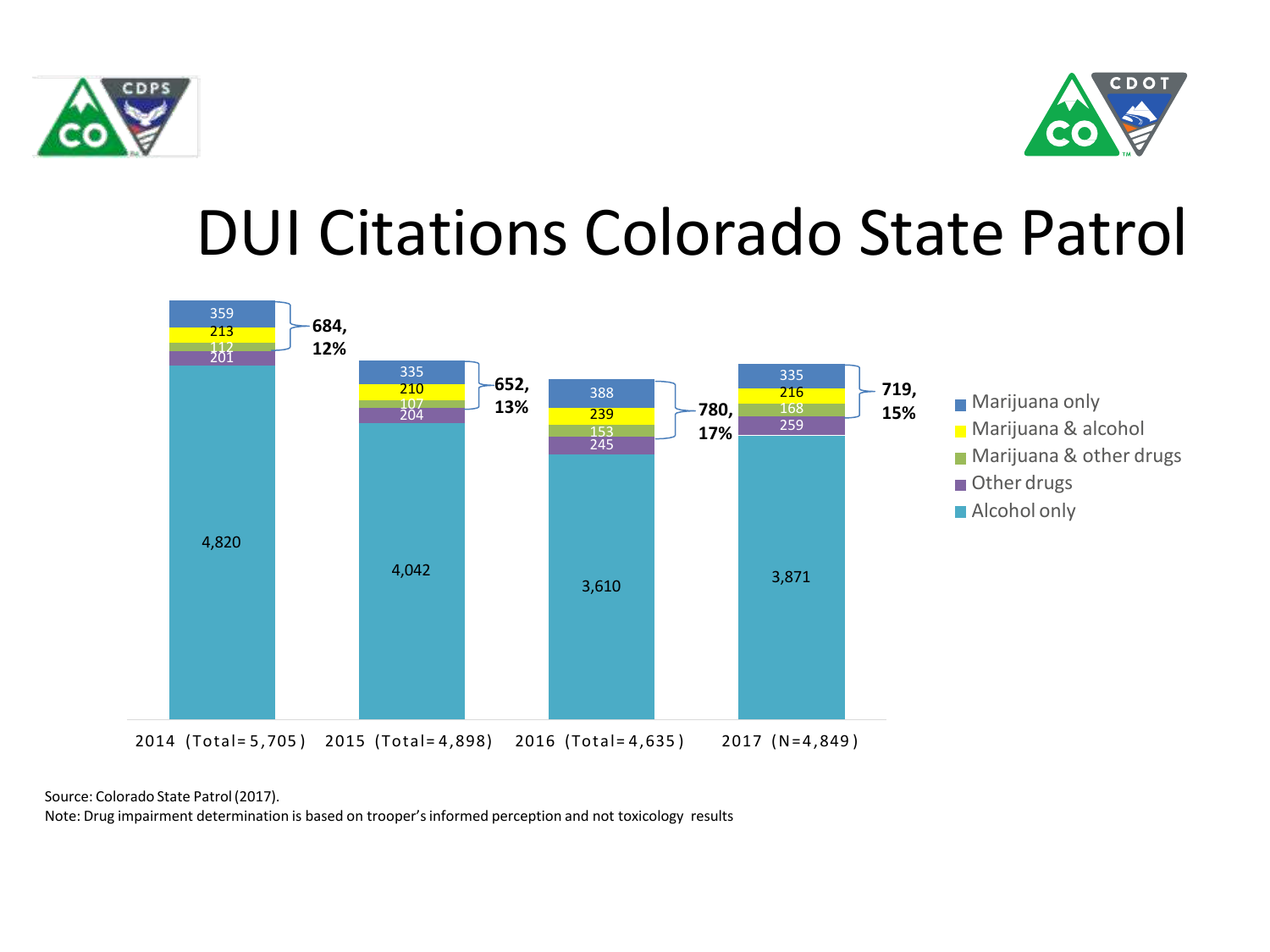



#### Marijuana-involved Fatalities on Colorado Roadways (Cannabinoids)



Source: Colorado Department of Transportation, Data Intelligence Group, Toxicology Data (2018).

Note: a) Numbers are based on toxicology results where at least one driver was tested for drugs after a crash.

b) The presence of a cannabinoid does not necessarily indicate recent use of marijuana or impairment.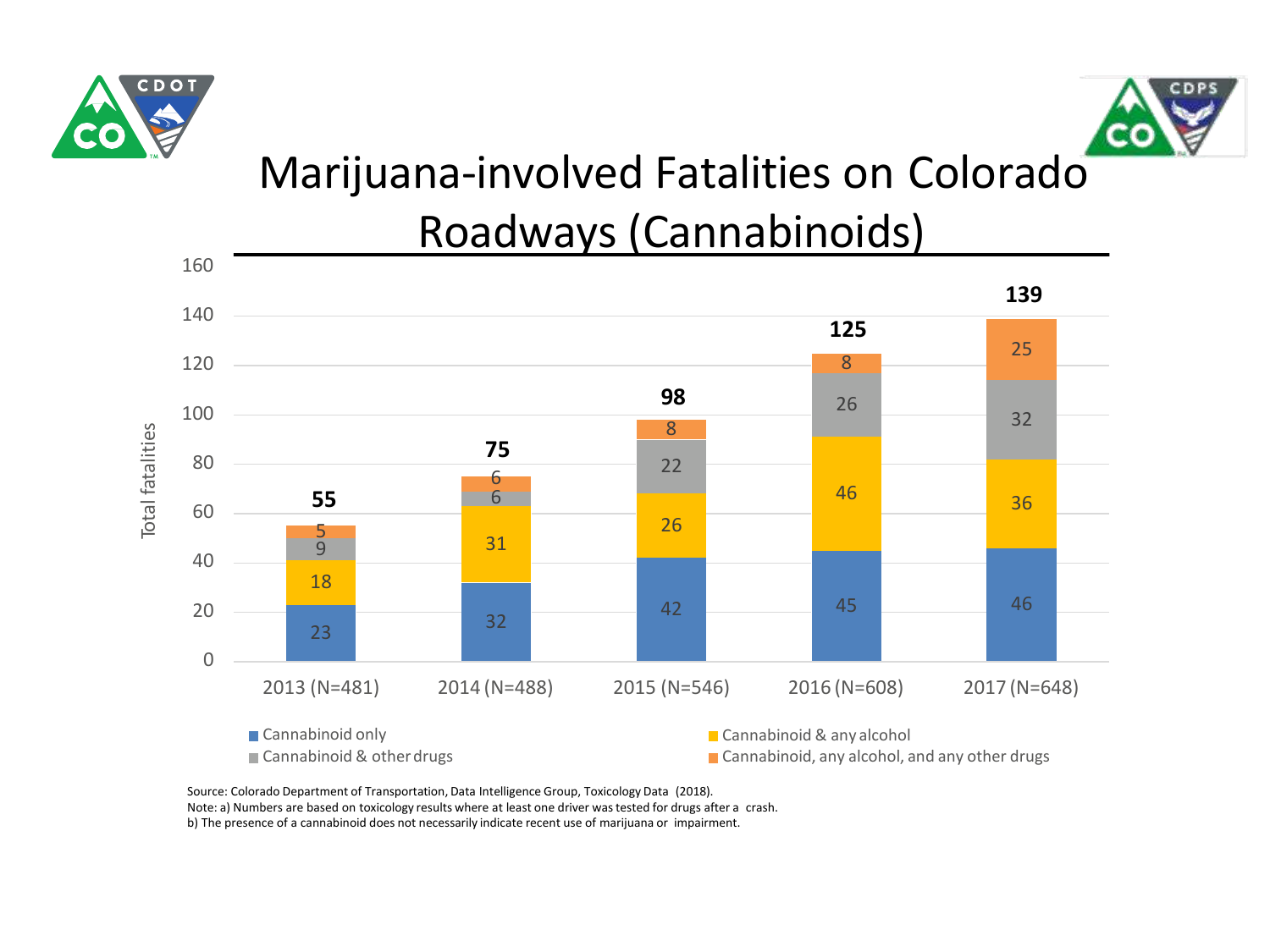#### Cannabis-involved Fatalities on Colorado Roadways (Delta 9 5 ng and above)



Source: Colorado Department of Transportation, Data Intelligence Group, Toxicology Data (2018).

Note: Percents are based on tested drivers, which are about 46% of all drivers involved in fatal crashes. Colorado has established a "permissible inference of impairment at 5 ng/mL Delta-9





THC.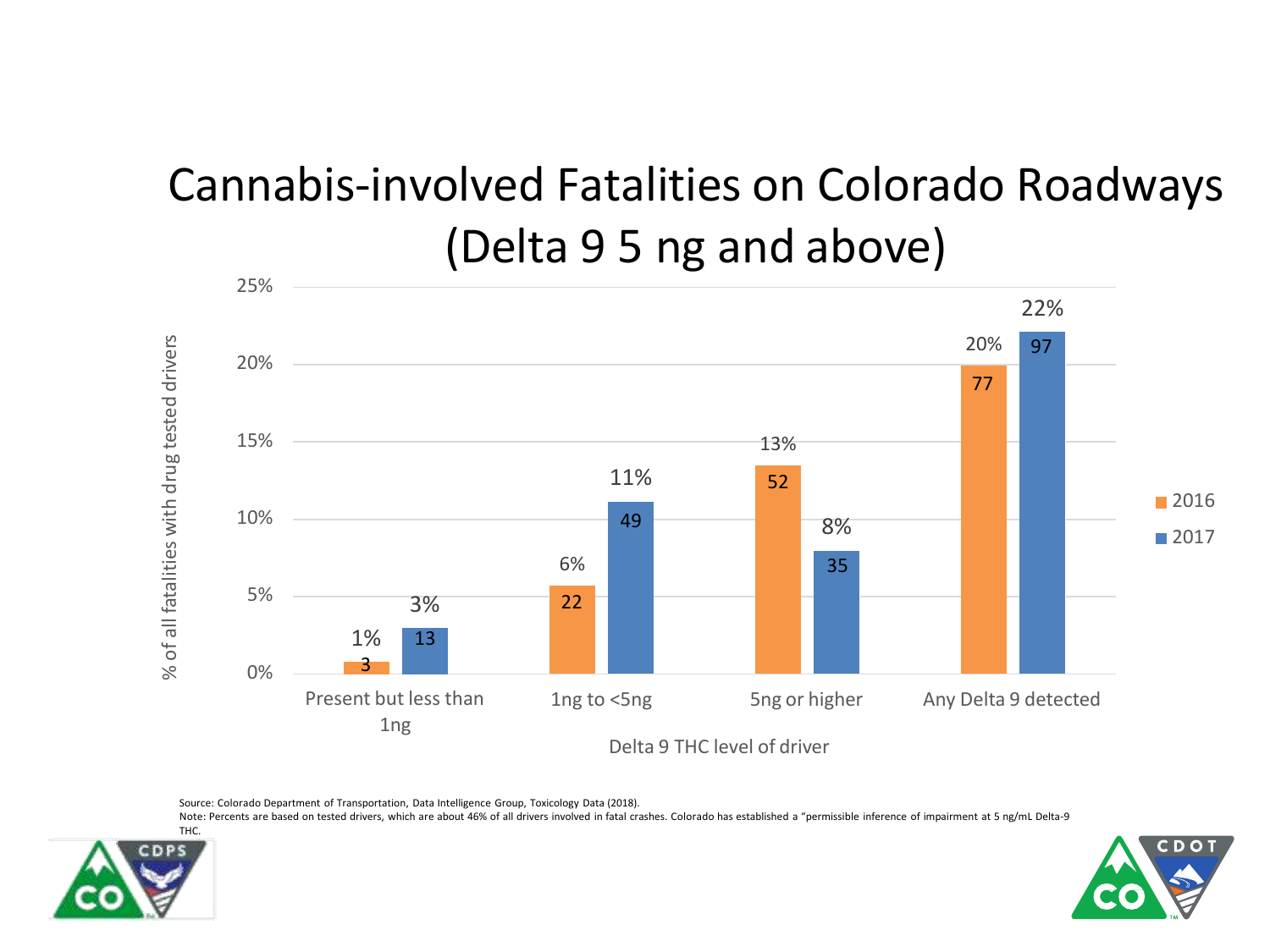# Driving Culture and Legalization



The more often People consumed cannabis:

- The less dangerous they considered driving impaired to be.
- The more they used the safer they were.
- Consumption and tolerance are biggest influencers. Gut feelings.
- Fifty percent users surveyed considered driving high to be safe.
- Not persuaded by government messaging that discourages driving under the influence.
- Respondents who consume cannabis less often or who do not use cannabis were more likely to say that driving high was unsafe.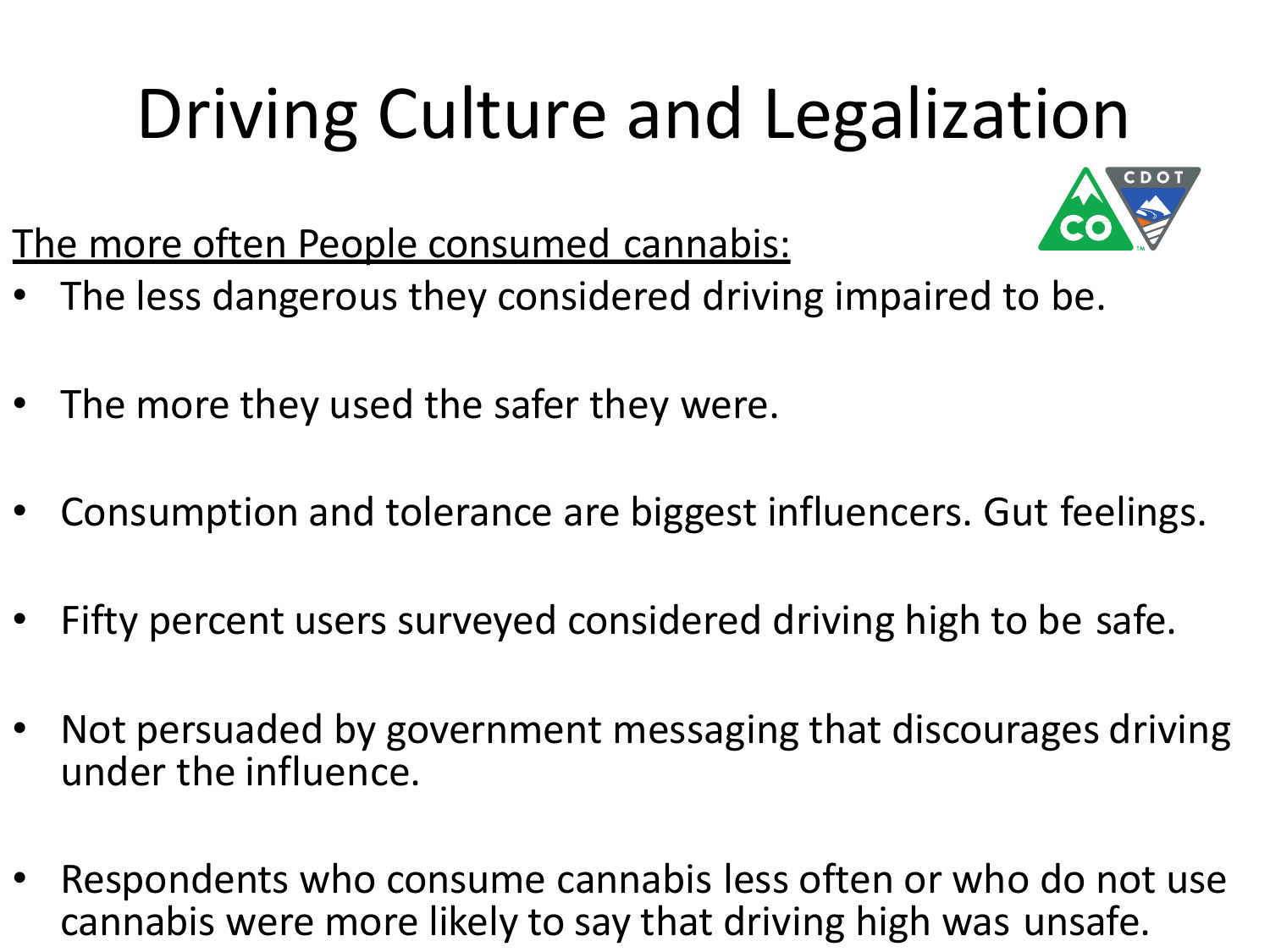# Best Practices/Lessons Learned

- Find the/a baseline
- Identify barriers (Peace Officer Training, Definitions of Impairment, Public Attitudes, Arrestee Options)
- Take advantage of environment (\$) to improve data
- Find ways to reach your audience (cannabis consuming roadway users/all other roadway users)
- Have a position, theory, sound bite(s) for results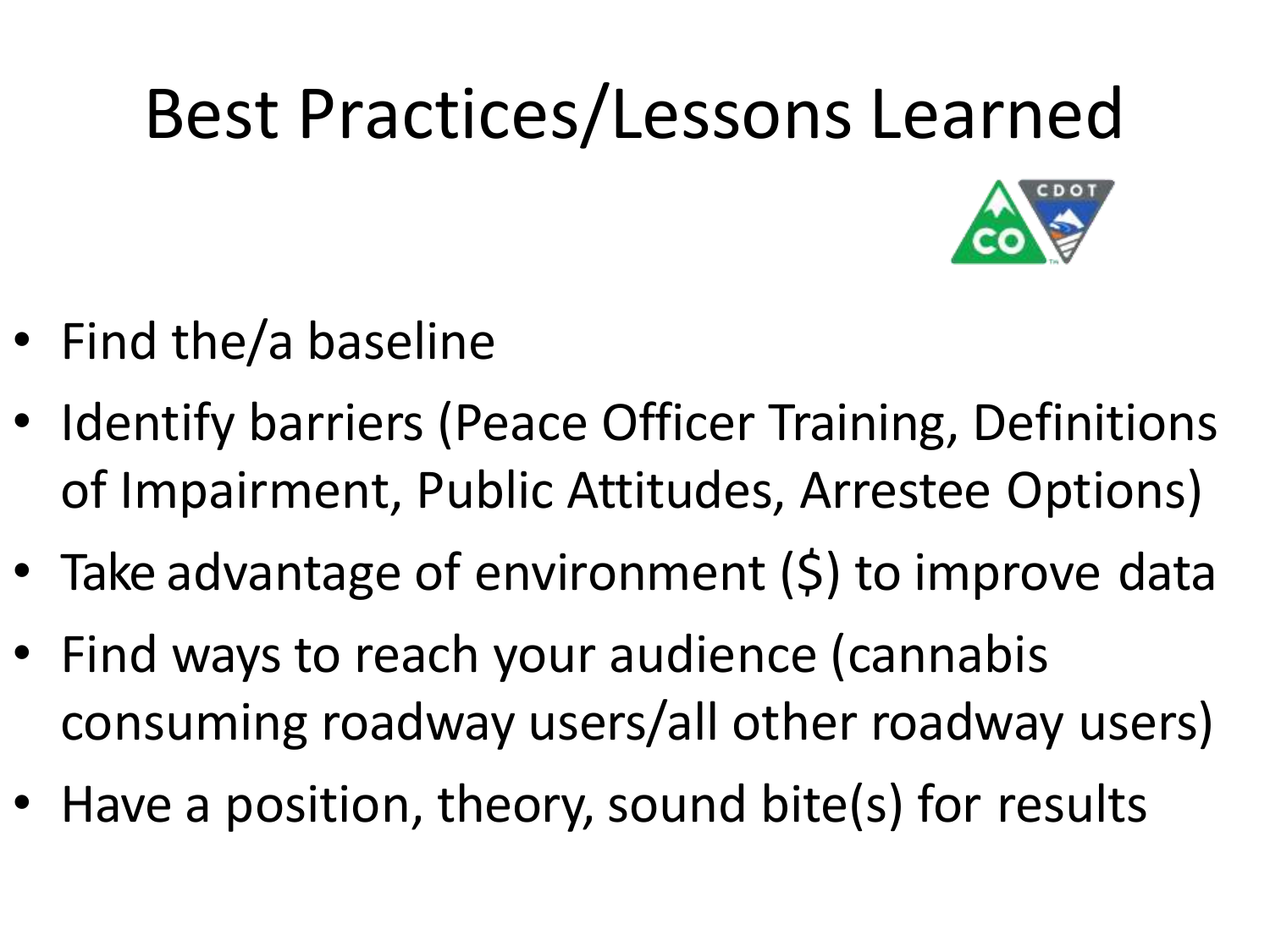## Colorado's HSO Plans to Address Challenge

- Advocate for a review of Standard Field Sobriety Testing (SFST) thorough testing on cannabis impaired subjects?
- Investigate the Implementation of Technology to Arrest Decision
- Utilize Marijuana Cash Tax Fund (MCTF) for enforcement
- Partner with MJ Industry Leaders



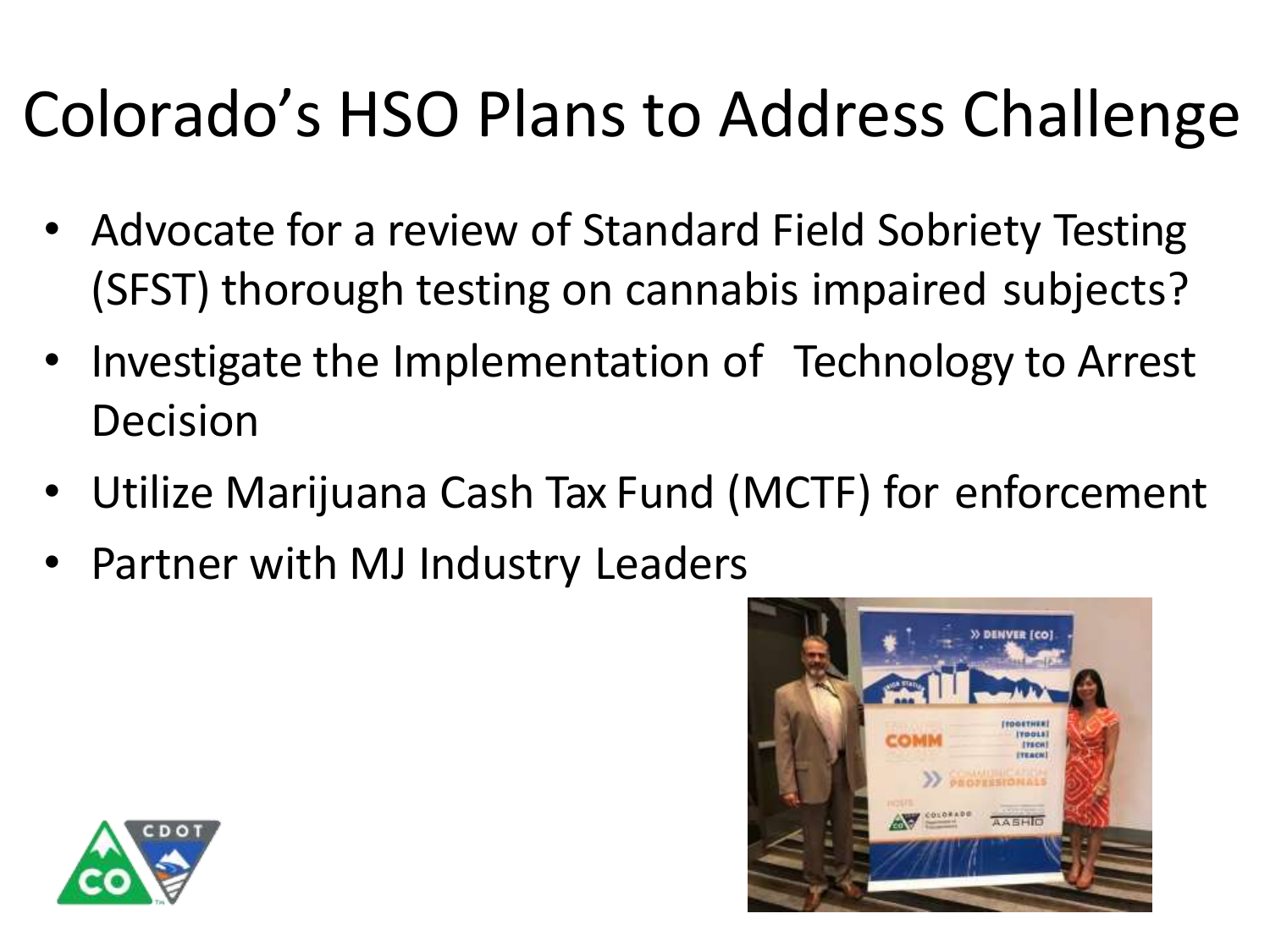## Colorado's HSO Plans to Address the Cultural Change(s) in Roadway Users

- For decades it was the social norm to drive impaired. It took tougher laws, strict enforcement and a social movement by groups like MADD to change the narrative and create a stigma against impaired driving . Such efforts dramatically reduced drunk driving fatalities.
- As the first to end prohibition of recreational marijuana, we have a unique opportunity to lead and change or even set the social norm.
- Our goal is to partner with our public, industry, law enforcement, non profit health and others to set to social norm in Colorado and perhaps a leading path for the country.